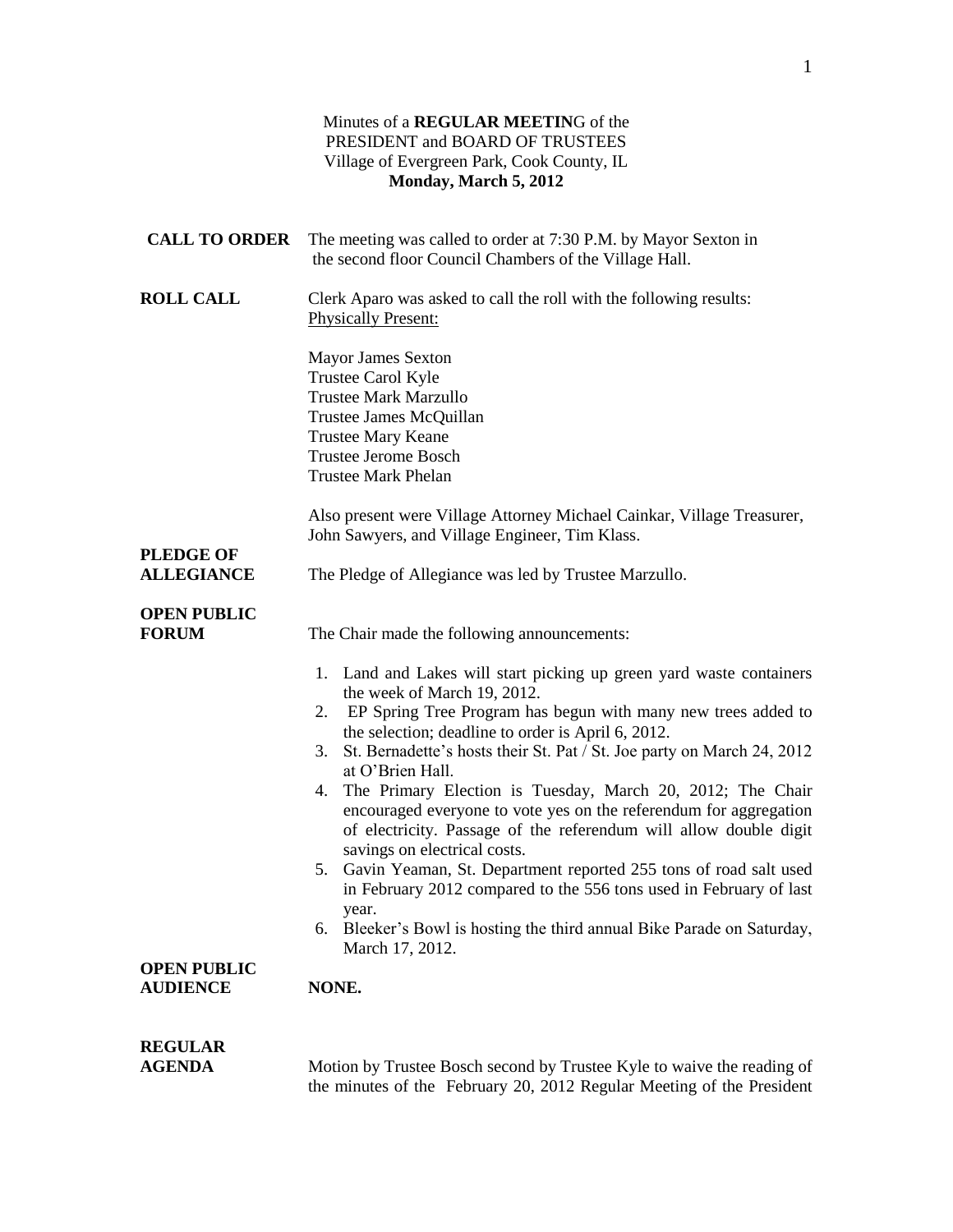and Board of Trustees and approved as presented was passed by unanimous voice vote and so ordered by the Chair.

## **RESOLUTION**

**NO. 9-2012** Motion by Trustee Phelan second by Trustee Keane to approve **Resolution NO. 9-2012** with expenditures of the General Corporate Fund of \$ 492,539.42 and the Sewer and Water Fund in the amount of  $$183,939.19$  and the 95<sup>th</sup> Street TIF Fund,  $$133,666.12$  and the Capital Improvement Fund, \$6,130.00 and the Real Estate Transfer Tax Fund, \$1,300.00 and the Street Bond fund for a total of \$833,074.73. Upon roll call, voting YES: Trustees Kyle, Marzullo, McQuillan, Keane, Bosch and Phelan; voting NO: NONE. The motion was passed and so ordered by the Chair.

## **WATER COLLECTORS**

**REPORT** Motion by Trustee Bosch second by Trustee McQuillan to approve the Water Collector's report for **February 2012** for information and file in the amount of \$ 411,913.40. The motion was passed by unanimous voice vote and so ordered by the Chair.

### **VILLAGE COLLECTORS REPORT**

Motion by Trustee Phelan second by Trustee Marzullo to approve the Village Collector's report for **February 2012** for information and file in the amount of \$1,854,367.11. The motion was passed by unanimous voice vote and so ordered by the Chair.

#### **BUSINESS CERTIFICATES**

Motion by Trustee Marzullo second by Trustee Kyle to approve the business license application for **State Farm Insurance located** at 3324 W.  $95<sup>th</sup>$  Street (Mark Withers name change only for agent) to operate an office for insurance and financial products. Upon roll call, voting YES: Trustees Marzullo, McQuillan, Keane, Bosch, Phelan and Kyle; voting NO: None. The motion was passed and so ordered by the Chair.

## **ORDINANCE**

**NO.5-2012** Motion by Trustee Bosch second by Trustee McQuillan to approve **ORDINANCE No. 5-2012**, " AN ORDINANCE OF THE VILLAGE OF EVERGREEN PARK APPROVING A REAL ESTATE EXCHANGE AGREEMENT WITH EVERGREEN PARK DEVELOPMENT, LLC FOR THE WEST DETENTION BASIN OF THE PROPERTY LOCATED WEST OF THE B & O RAILROAD TRACKS." The Chair noted this is additional detention for the site development at the former golf course property. Upon roll call, voting YES: Trustees McQuillan, Keane, Bosch, Phelan, Kyle and Marzullo; voting NO: None. The motion was passed and so ordered by the Chair.

#### **ORDINANCE**

**NO. 6-2012** Motion by Trustee Marzullo second by Trustee Keane to approve **ORDINANCE No. 6-2102,** " AN ORDINANCE AMENDING SECTION 3-36, HOURS OF OPERATION, SECTION 3-56, LICENSE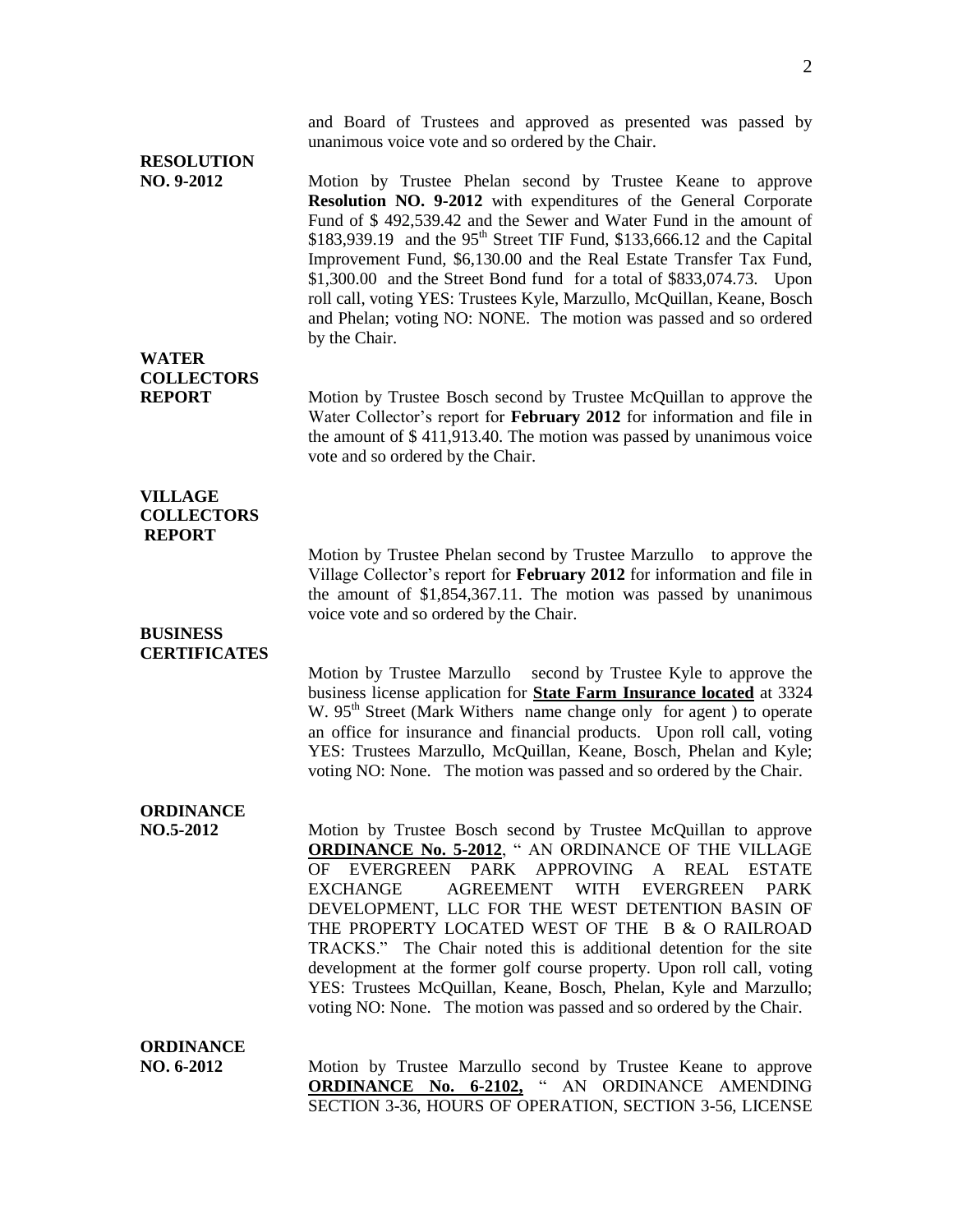CLASSIFICATIONS, AND SECTION, 3-58, FEES AND LIMITATIONS, OF CHAPTER 3, ALCOHOLIC LIQUOR, OF THE EVERGREEN PARK MUNICIPAL CODE." The Chair noted Zaca Tacos,  $3220 \text{ W}$ .  $95^{\text{th}}$  Street, is looking to add beer, wine and margaritas at their location. This new class "H" liquor license is added to the ordinance for on premises consumption and sales incidental to the sale of food purchases. Upon roll call, voting YES: Trustees Keane, Bosch, Phelan, Kyle, Marzullo and McQuillan; voting NO: None. The motion was passed and so ordered by the Chair.

#### **J'S BISTRO CLASS B LICENSE**

Motion by Trustee Phelan second by Trustee Marzullo to approve the request from J Bistros, 9836 S. Western Avenue, for a Class B Liquor License. The Chair noted the attorney will prepare an ordinance for the next Board meeting. Mr. Kevin Smith, proprietor has submitted a letter stating his hours of operation is 7 days a week  $12$  pm  $-12$  am. The Chair stated the hours will be attached to his license. Upon roll call, voting YES: Trustees Bosch, Phelan, Kyle, Marzullo, McQuillan and Keane; voting NO: None. The motion was passed and so ordered by the Chair.

## **VINCE'S TOWING**

**AGREEMENT** Motion by Trustee Marzullo second by Trustee Keane to approve the Extension Agreement between the Village of Evergreen Park and Vince's Towing, Inc. until December 31, 2013. Upon roll call, voting YES: Trustees Phelan, Kyle, Marzullo, McQuillan, Keane and Bosch; voting NO: None. The motion was passed and so ordered by the Chair.

## **EP BOYS CLUB PARADE**

**REQUEST** Motion by Trustee Phelan second by Trustee Kyle to approve the request from Evergreen Park Boys Club for their 2012 opening day festivities on Saturday, April 21, with a rain date of Sunday, April 22, 2012 with a parade originating from Central Jr. High commencing at 9:00 a.m. Upon roll call, voting YES: Trustees Kyle, Marzullo, McQuillan, Keane, Bosch and Phelan; voting NO: NONE. The motion was passed and so ordered by the Chair.

# **ENGINEER'S**

**REPORT** Tim Klass reported the Street Resurfacing bid information will be held later in this meeting. The Chair inquired about the drainage from the railroad at 99<sup>th</sup> Street and Utica. Mr. Lorenz responded he is waiting for approval.

#### **ATTORNEY'S REPORT** The Attorney had no report.

**DEPT HEADS** Mr. Feltz, Youth Director has a list of young people ready to rake and do Spring cleanup yard work. He is also sending out letters to the local businesses for teens available for summer help.

> Jolene Churak, OCS Director, reported one of the tax volunteers fell ill and could not finish the rest of the tax season but the other volunteers are doing extra work to keep the appointments. The vendor letters for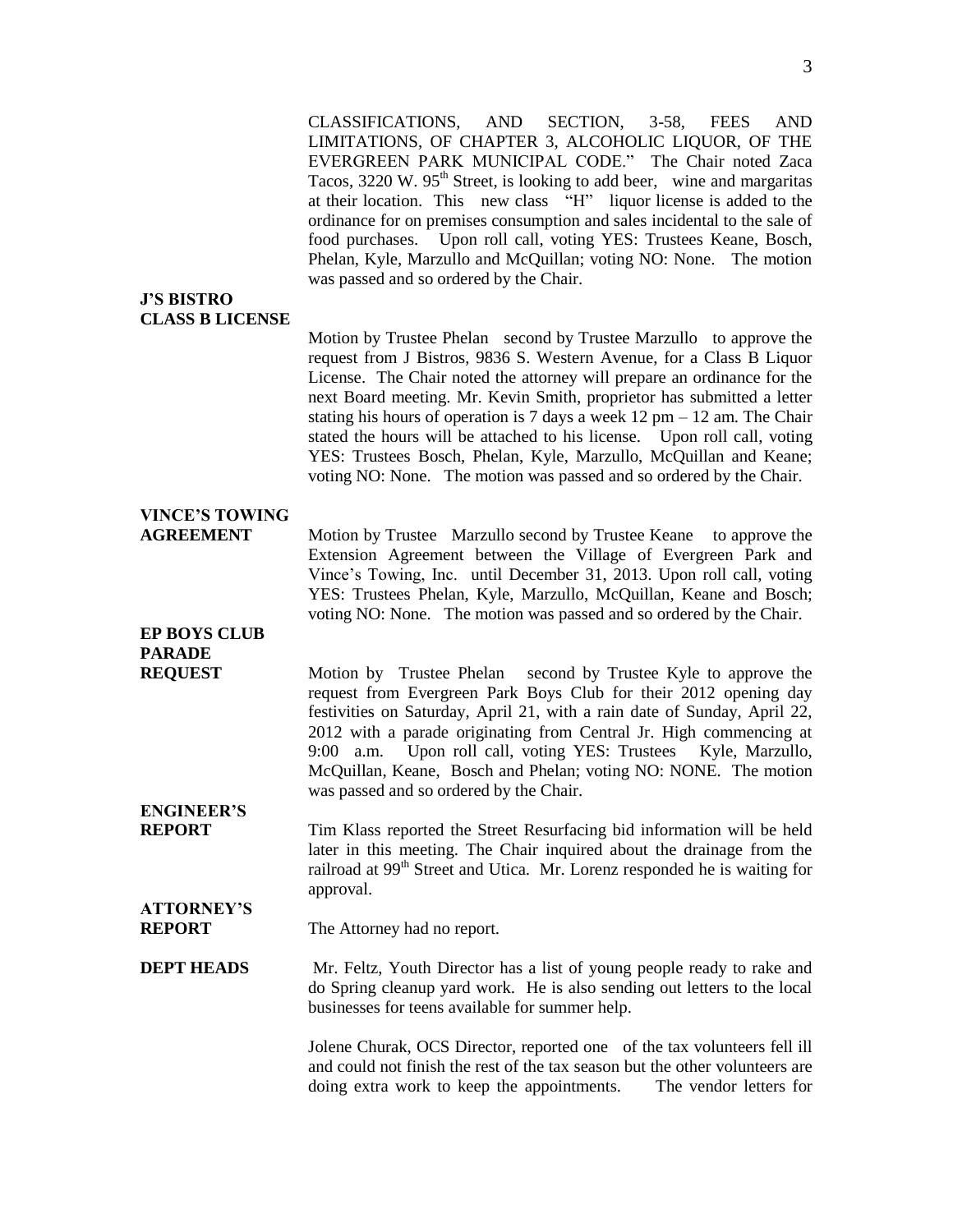|                             | Farmers' Market will be mailed this week; the market opens June 2,<br>2012. "Memories to Go Garage Sale" is May 7, 2012 at Yukich Fields.                                                                                                                                                                                                                                                                                                                                                                                  |
|-----------------------------|----------------------------------------------------------------------------------------------------------------------------------------------------------------------------------------------------------------------------------------------------------------------------------------------------------------------------------------------------------------------------------------------------------------------------------------------------------------------------------------------------------------------------|
|                             | noted Department commendations from Police Chief<br>The Chair<br>Saunders for various officers, especially those in the undercover units.<br>He thanked the entire Police Department for their excellent work, most<br>recently in apprehending the perpetrator of stolen catalytic converters.                                                                                                                                                                                                                            |
|                             | Mr. Duffy, Recreation Director reported the ice rink had a very<br>successfully year and the season will end March 18, 2012.                                                                                                                                                                                                                                                                                                                                                                                               |
| <b>BIDS</b><br>POLICE DEPT. | Motion by Trustee Phelan second by Trustee Kyle to approve the request<br>from EPPD Deputy Chief Gutkowski for two (2) police vehicles a<br>2013 Ford Utility Police Interceptor (Unit 2900) for \$ 26,266.00 and a<br>2013 Ford Sedan Police Interceptor (Unit #2945) for \$23,112.00 both are<br>budgeted items. Upon roll call, voting YES: Trustees Marzullo,<br>McQuillan, Keane, Bosch, Phelan and Kyle; voting NO: NONE. The<br>motion was passed and so ordered by the Chair                                       |
|                             | Motion by Trustee Marzullo second by Trustee Bosch to approve the<br>request from EPPD Deputy Chief Gutkowski for a 2012 Ford Expedition<br>4 x 4 Special Service Package (Unit # 2815) at a cost of \$28,136.00 this<br>will be purchased through the Village Adjudication account.<br>Upon roll<br>call, voting YES: Trustees McQuillan, Keane, Bosch, Phelan, Kyle and<br>Marzullo; voting NO: NONE. The motion was passed and so ordered by<br>the Chair                                                               |
| 2012 Street                 |                                                                                                                                                                                                                                                                                                                                                                                                                                                                                                                            |
| <b>Resurfacing</b>          | Motion by Trustee Phelan second by Trustee Kyle to approve the<br>request from PW Director Lorenz to award the 2012 Street Resurfacing<br>Program to Orange Crush, LLC (the lowest bidder) in the amount of<br>\$2,840,086.55. Upon roll call, voting YES: Trustees Keane, Bosch,<br>Phelan, Kyle, Marzullo and McQuillan; voting NO: NONE. The motion<br>was passed and so ordered by the Chair                                                                                                                           |
| <b>PW Water</b>             |                                                                                                                                                                                                                                                                                                                                                                                                                                                                                                                            |
| <b>Meter Request</b>        | Motion by Trustee Kyle second by Trustee McQuillan to approve the<br>request from PW Director Lorenz to request proposals for the<br>refurbishing of approximately 7,260 water meters. The project will be<br>paid for with a 20 year low interest loan from the Illinois EPA. The<br>Chair added there is no cost to the residents for this project. Upon roll<br>call, voting YES: Trustees Bosch, Phelan, Kyle, Marzullo, McQuillan<br>and Keane; voting NO: NONE. The motion was passed and so ordered<br>by the Chair |
| 50/50 Sidewalk              | Motion by Trustee Bosch second by Trustee Kean to approve the request<br>for PW Director Lorenz to solicit bids for the 50/50 sidewalk program<br>for 2012. Upon roll call, voting YES: Trustees Phelan, Kyle, Marzullo,<br>McQuillan, Keane and Bosch; voting NO: NONE. The motion was<br>passed and so ordered by the Chair                                                                                                                                                                                              |